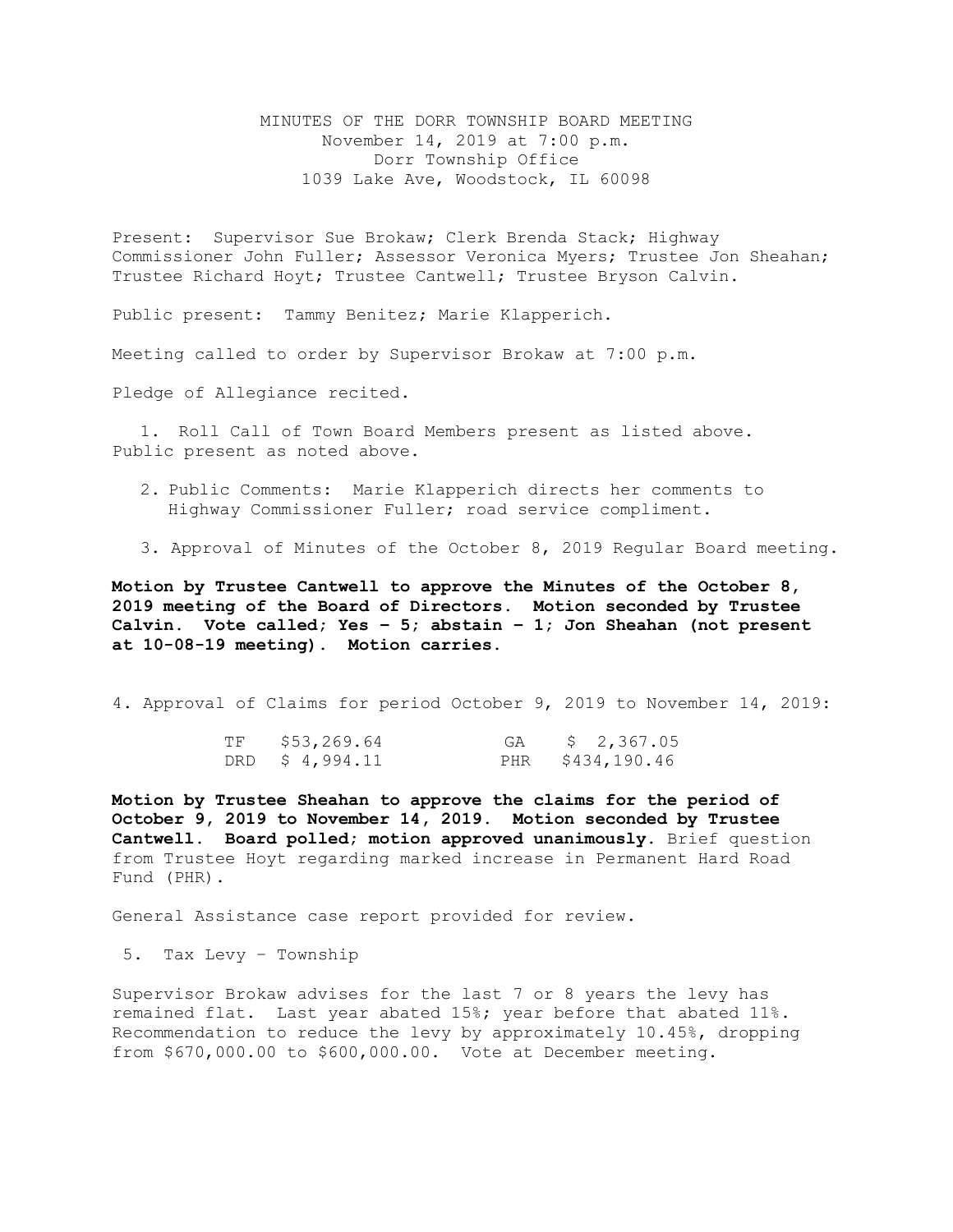Page 2 – 11/14/2019

6. Tax Levy – Road District

Went with the information from the County; we used their extension  $-$ 3% over last year. Trustee Sheahan inquires about 3% increase; Highway Commissioner Fuller advises everything is rising in cost; salt went from approximately \$59 per ton to approximately \$96 per ton. Vote at December meeting

7. Christmas Clearing House Donation

Supervisor Brokaw advises in 2016 we donated \$2,000.00; in 2017 we donated \$3,000.00; in 2018 we donated \$2,500.00. There is money in the grant line item, \$4,500.00. **Motion by Trustee Sheahan to donate \$3,000.00 to Christmas Clearing House. Motion seconded by Supervisor Brokaw. Board polled – Yes – 4; abstain – 1 (C. Cantwell). Motion carries.** Trustee Cantwell suggests Supervisor Brokaw present the donation at the next Rotary meeting, which is tomorrow. Supervisor will attend and present the donation.

8. Approval of the 2020 Holiday Schedule

Supervisor Brokaw advises that there is no change in the holiday schedule for 2020. **Motion by Trustee Calvin to approve the Holiday Schedule for 2020. Motion seconded by Trustee Cantwell. Motion approved unanimously.**

9. Approval of McRide Dial-A-Ride Transit Service for 2020

Supervisor Brokaw advises the Intergovernmental Agreement with McHenry County Department of Transportation and McRide Dial-A-Ride was provided for review in Board packet. Annual cost \$5,040.00, based on population. Their fiscal year starts  $12/1$ ; however, we won't be paying until our fiscal year starts after our budget is approved. Brief explanation of program and discussion.

**Motion by Supervisor Brokaw to enter into Intergovernmental agreement with the McRide Dial-A-Ride Transit Service for 2020. Motion seconded by Trustee Calvin. Board polled; motion approved unanimously.** 

10. Reports: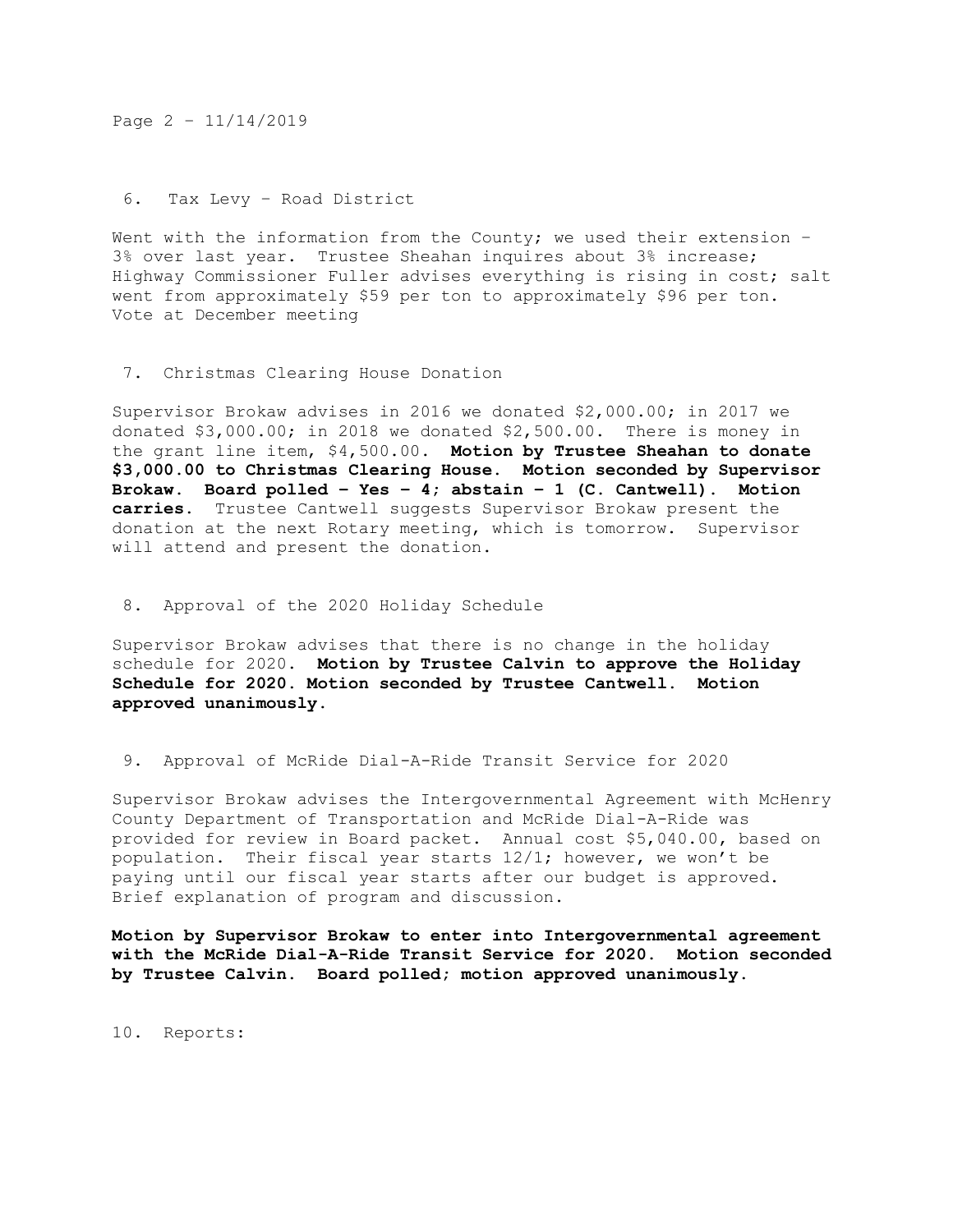## **Page 3 – 11/14/2019**

**Supervisor –** Supervisor Brokaw advises that as of October 1st, Illinois Department of Human Services increased General Assistance payment from \$304.00 to \$312.00. Rodent problem – All Wildlife Animal Eviction came out, set mice traps; problem is being resolved. Notice of Public Hearing for Annexation received – Tillman, 1595 and 2104 S. Eastwood Drive, Woodstock, hearing on November 19, 20129 at 7:00 p.m. Joe Tirio came out and reviewed back room as polling place to be used for Precincts 12 and 13; thought it would work very well; signed Polling Place Agreement for March 17th Primary and November 3rd General election; would need to be renewed thereafter. Information received from District 200 Education Foundation regarding request for donation from Woodstock Chamber of Commerce members for impact grant purposes – item tabled.

**Assessor –** Assessor Veronica Myers provides Residential Sales Entered October 9, 2019 – November 14, 2019 for review. Working on remaining appeals; two (2) days of hearings scheduled so far. Starting work on 2020 assessments today.

**Highway Commissioner –** Highway Commissioner John Fuller advises not much going on. Salt price dramatic increase a surprise. Most of blacktopping done. Shoulders have been pulled up. Last mowing done. Snow events that hit us early have gone well. Brief discussion of paving projects.

**Clerk –** Clerk Brenda Stack reports on sessions attended at recent TOI Conference – Best Policies for Meetings; Overview of Township Government – Duties & Responsibilities; and Attesting Signature for Clerks. Attesting session interesting, as there are many questions and many different situations that seem to cause concern. It was suggested that townships adopt policy concerning attestation. Clerk Stack will prepare a proposed police/resolution for review by the Board.

**Trustees –** No report.

## 11. Executive Session

**Motion by Supervisor Brokaw to enter Executive Session regarding Davis Road property. Motion seconded by Trustee Cantwell. Motion approved unanimously.**

12. Davis Road Property – No discussion; item tabled.